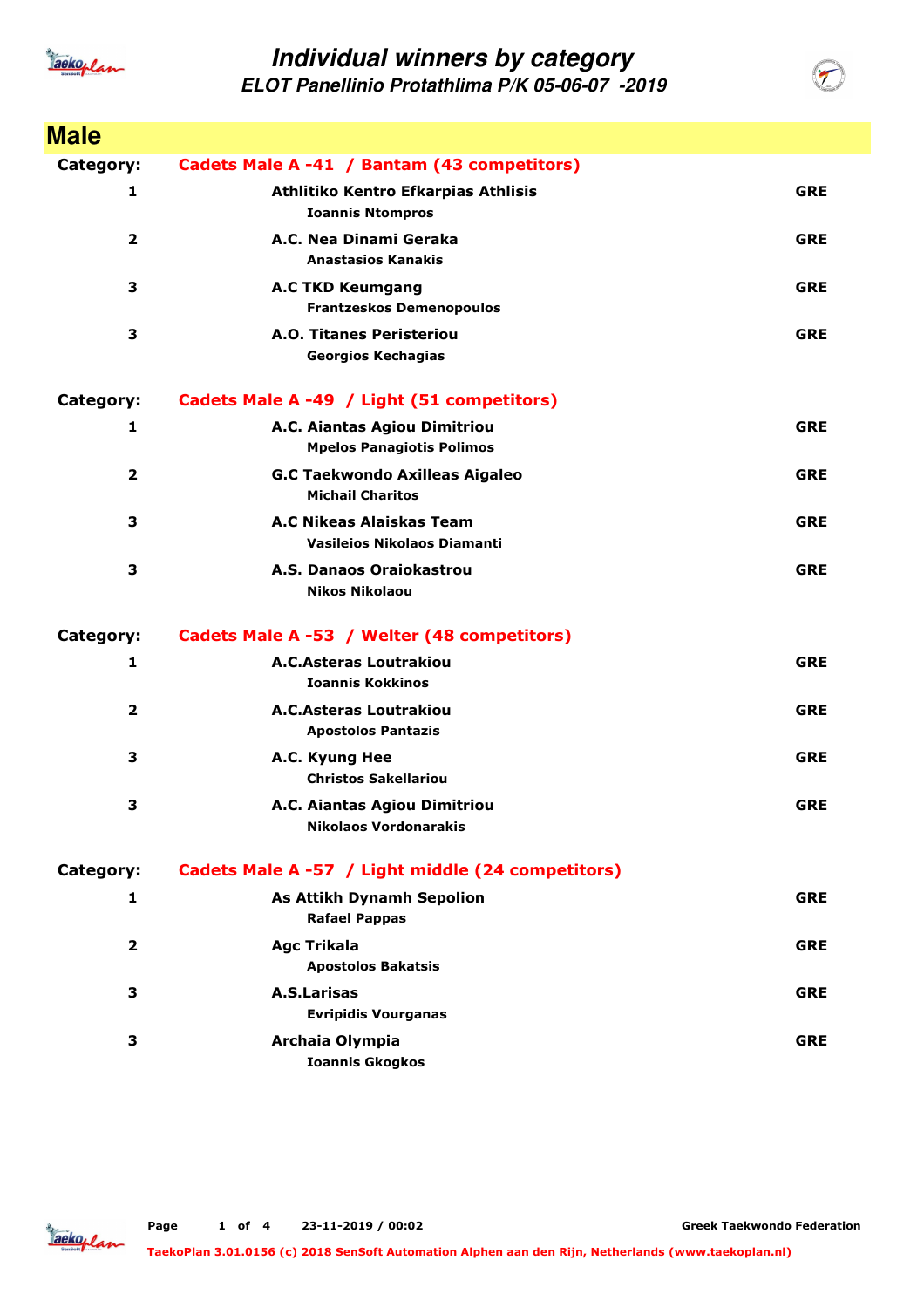

**ELOT Panellinio Protathlima P/K 05-06-07 -2019**

| <b>Male</b>    |                                                                  |            |
|----------------|------------------------------------------------------------------|------------|
| Category:      | Cadets Male A -61 / Middle (23 competitors)                      |            |
| 1              | <b>S.C Peristeriou</b><br><b>Marios-Dionysios Liatos</b>         | <b>GRE</b> |
| $\overline{2}$ | <b>Athletic Club Hwarang (Maxites)</b><br><b>Ilias Chouridis</b> | <b>GRE</b> |
| 3              | <b>A.C Atlantas Peristerioy</b><br><b>Ioannis Tsiliris</b>       | <b>GRE</b> |
| 3              | A.S. Danaos Oraiokastrou<br><b>Antonios Gkountis</b>             | <b>GRE</b> |
| Category:      | Cadets Male A -65 / Light heavy (21 competitors)                 |            |
| 1              | <b>A.K Orestiadas</b><br><b>Michail Vailezoudis</b>              | <b>GRE</b> |
| $\mathbf{2}$   | A.S. Taekwondo Keratsiniou<br><b>Anastasios Georgios Zougris</b> | <b>GRE</b> |
| 3              | <b>A.C Atlantas Peristerioy</b><br><b>Ermis Alejiadis</b>        | <b>GRE</b> |
| 3              | A.G.S. Korydallou<br><b>Ioannis Bakas</b>                        | <b>GRE</b> |

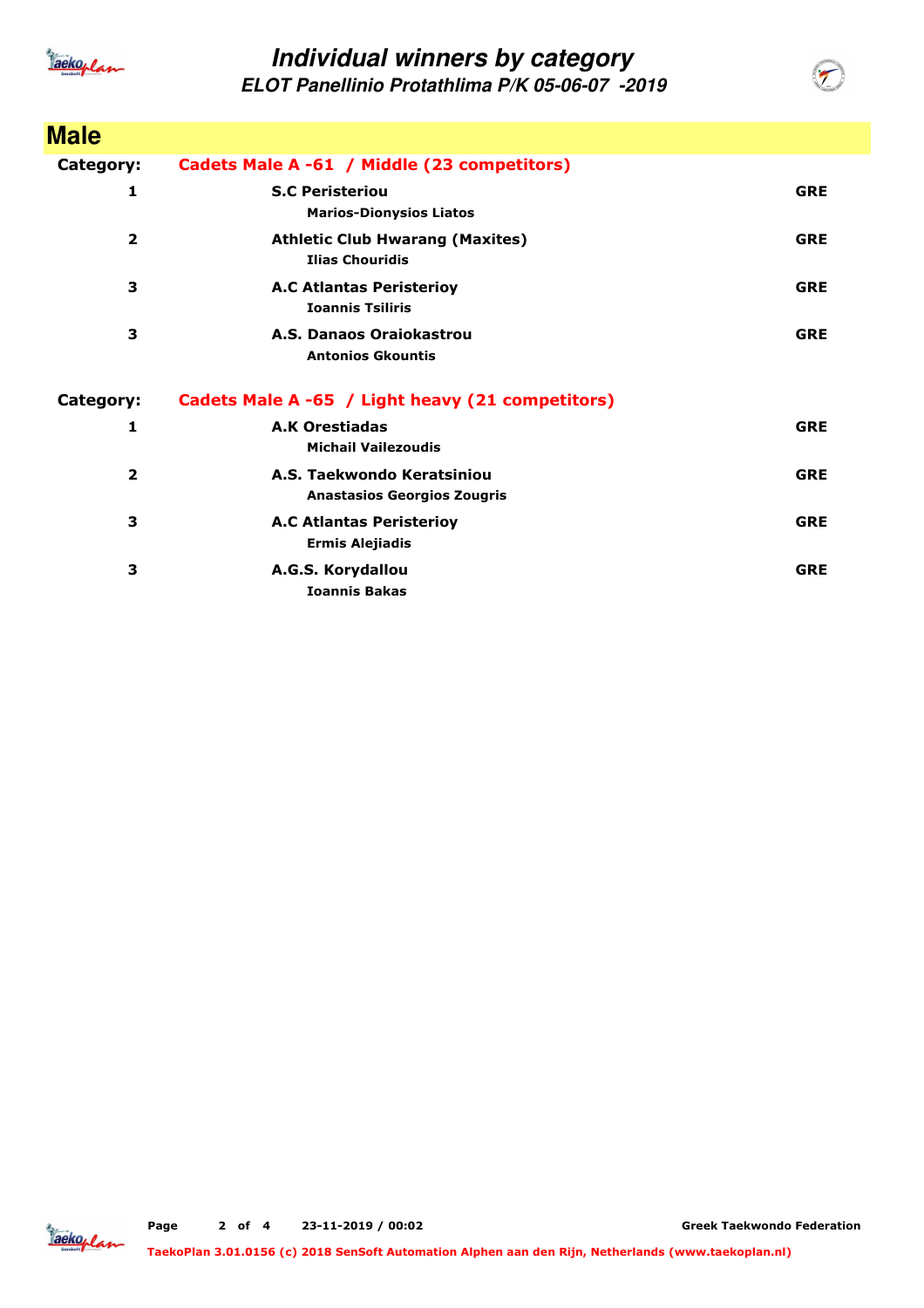

**ELOT Panellinio Protathlima P/K 05-06-07 -2019**

| <b>Female</b>  |                                                                      |            |
|----------------|----------------------------------------------------------------------|------------|
| Category:      | Cadets Female A -29 / Fin (1 competitors)                            |            |
| 1              | Macedoniki Dinami Kozani-Greece<br>Georgia Tzellou Savvidou          | <b>GRE</b> |
| Category:      | Cadets Female A -33 / Fly (10 competitors)                           |            |
| 1              | A.C. Aiantas Agiou Dimitriou<br><b>Melina Georgiou</b>               | <b>GRE</b> |
| $\overline{2}$ | A.C Promitheas Mosxatou Attikis<br>Ilaeira-Euaggelia Antonopoulou    | <b>GRE</b> |
| 3              | <b>A.S.Arion Patras</b><br>Eirini Zafeiropoulou                      | <b>GRE</b> |
| 3              | A.C. Ampelonos Ey ZHN<br>Christina Avdoula                           | <b>GRE</b> |
| Category:      | Cadets Female A -37 / Bantam (21 competitors)                        |            |
| 1              | Athlitiko Kentro Efkarpias Athlisis<br>Eleftheria Maria Stampoulidou | <b>GRE</b> |
| 2              | A.C. TKD Arion 2005<br><b>Melina Karidi</b>                          | <b>GRE</b> |
| 3              | A.S.Larisas<br>Konstantinia Papatriantafyllou                        | <b>GRE</b> |
| 3              | A.M.S Pigmi Panaitoliou<br>Vasiliki Bekouli                          | <b>GRE</b> |
| Category:      | Cadets Female A -47 / Welter (45 competitors)                        |            |
| 1              | <b>S.C Peristeriou</b><br>Styliani Marentaki                         | <b>GRE</b> |
| $\overline{2}$ | <b>S.C Peristeriou</b><br>Harikleia Sargantani                       | <b>GRE</b> |
| 3              | Athlitiko Kentro Efkarpias Athlisis<br><b>Stamatia Pelteki</b>       | <b>GRE</b> |
| 3              | <b>A.C Perseas Thessaloniki</b><br>Antonia Gogosopoulou              | <b>GRE</b> |
| Category:      | Cadets Female A -51 / Light middle (59 competitors)                  |            |
| 1              | A.C. Dafnis<br>Athanasia Repoulia                                    | <b>GRE</b> |
| $\overline{2}$ | <b>Soat Trikalon</b><br>Maria Tzeli                                  | <b>GRE</b> |
| 3              | <b>Ac Fight Club Patras</b><br>Maritini Aggelopoulou                 | <b>GRE</b> |
| 3              | A.C. Virona<br>Maria Kakaletri                                       | <b>GRE</b> |

Jackoplan

**Greek Taekwondo Federation**